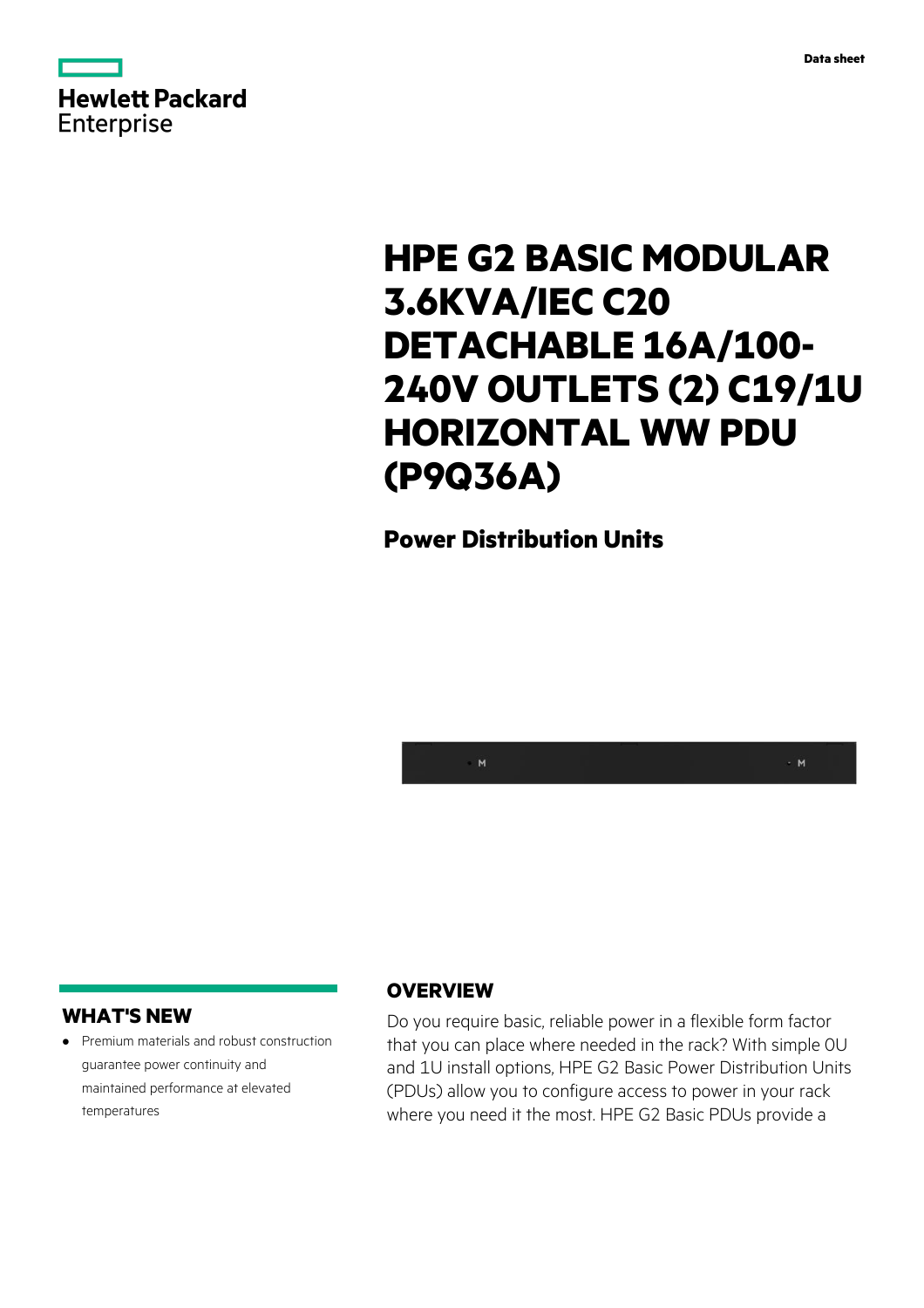- **·** Wide range of mounting options to fit every application; Power where you need it, plus more room for compute
- **·** Optional dual-locking power cords secure the PDU to both power source and device protects against disconnection – accidental or intentional
- **·** Compatible fit and reliable operation backed by a 5-year warranty

low-profile single-piece design for easy access to rear devices for maintenance. Vertical PDUs can be installed on either side of the rack with outlets facing back for easy access and improved clearance. For higher power density configurations, install side by side on both sides of the rack with the outlets facing center. Horizontal/Modular PDUs offer a modular architecture designed for data center customers who want to maximize power distribution and space efficiencies. The Control Unit or core can be mounted in any 1U space or in 0U space on the side of HPE Racks between the RETMA rails. Extension Bars mount directly to the frame so you can configure access to power where you need it.

### **FEATURES**

#### **Powerfully Built Power Distribution, Because no Two Environments are the Same**

HPE G2 Basic Power Distribution Units are backed by a 5-year warranty. Quality, guaranteed.

Premium materials and robust construction guarantee power continuity and maintained performance at elevated temperatures.

HPE G2 Basic Power Distribution Units include vertical and horizontal models with power output options ranging from 1.9kVA to 22kVA.

Single and three-phase models to meet all your facility power needs.

#### **Our NextGen Basic PDUs get Power where you Need it to Go – and Keep it There**

HPE G2 Basic Power Distribution Units Horizontal/Modular PDU models can be installed in any U position in your rack.

Optional dual-locking power cords secure the PDU to both power source and device protects against disconnection – accidental or intentional.

Integrated cord retention to connect the right cord to the right outlet, quickly and easily.

Optional water-tight construction to power through water and moisture.

#### **Vertical PDU Models use Button and Keyhole Mounting for Simple Drop in Install**

HPE G2 Basic Power Distribution Units vertical form factor models have a wide range of single and three-phase options providing up to 22kVA of output power.

Mounts vertically on either side in the rear of the rack using industry standard button and keyhole mounting. Standard mounting faces the outlet towards the rear of the rack preventing interference in the maintenance zone between rear RETMA rails.

Using the optional configuration of facing the outlets into the rack, multiple PDUs can be mounted on one side of the rack for higher power density.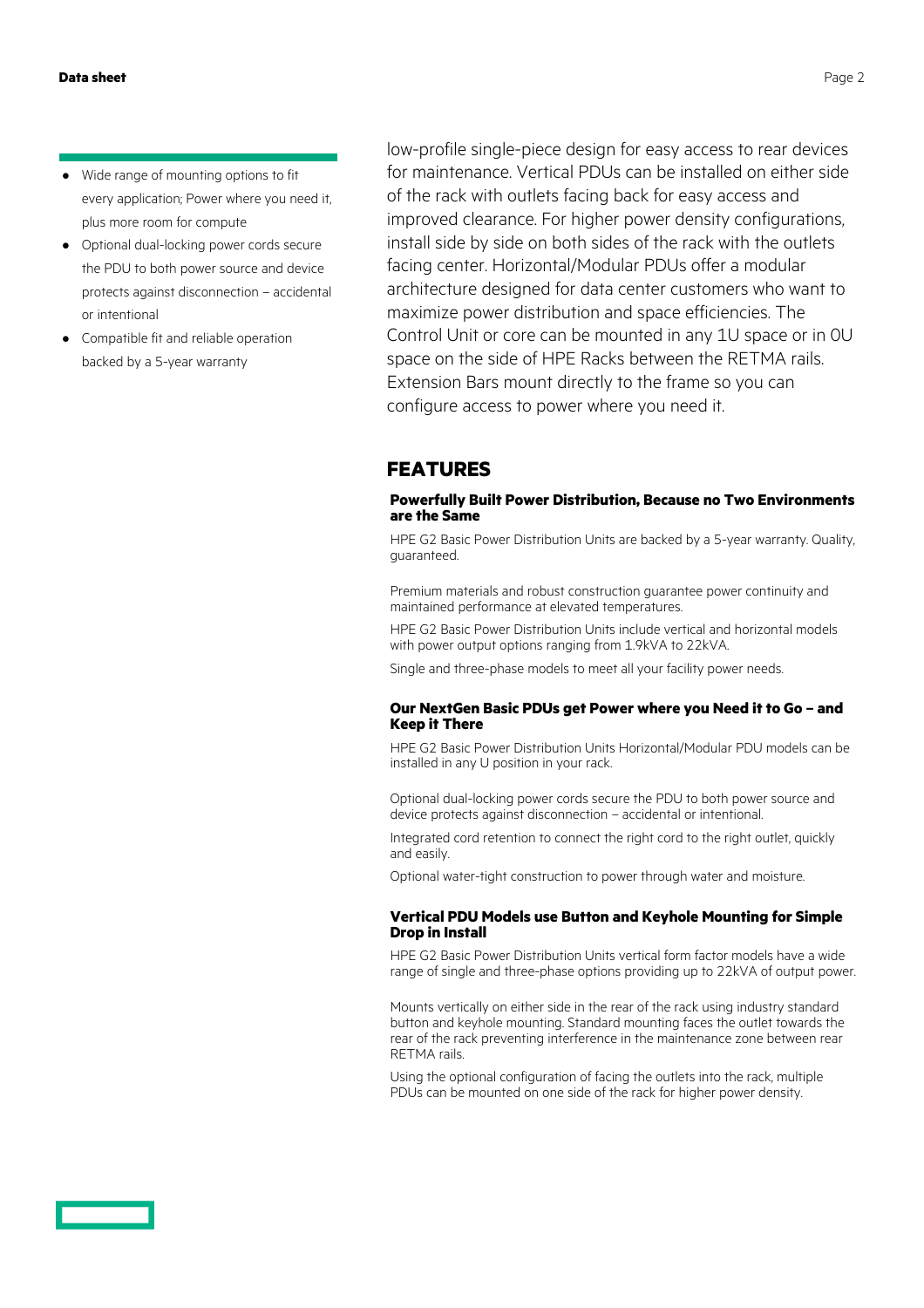#### **Getting Power Where it Needs to go has Never Been Easier, from Purchase to Prime Time**

HPE G2 Basic Power Distribution Units have a wide range of mounting options to fit every application. Power where you need it, plus more room for compute.

Highest-density PDUs on market means more power and less headache for even the most demanding compute applications.

Tool-less installation, low profile and modular extensions simplify configuration and reduce time to deployment.

Hewlett Packard Enterprise Foundation Care means your power isn't the only thing that's protected – the warranty from your HPE servers extends to your PDUs.

#### **Technical specifications HPE G2 Basic Modular 3.6kVA/IEC C20 Detachable 16A/100-240V Outlets (2) C19/1U Horizontal WW PDU**

| <b>Product Number</b>              | P9Q36A                                                     |
|------------------------------------|------------------------------------------------------------|
| <b>Mounting options</b>            | OU/Vertical<br>1U/Horizontal                               |
| <b>Outlet type</b>                 | C19                                                        |
| <b>Power capacity</b>              | Less than 5kVA                                             |
| <b>Power distribution</b>          | Single Phase                                               |
| <b>Product Dimensions (metric)</b> | 44.35 x 5.30 x 4.15 cm                                     |
| Weight                             | 0.91 kg                                                    |
| Warranty                           | HPE G2 Basic PDUs are backed by a limited 5-year warranty. |